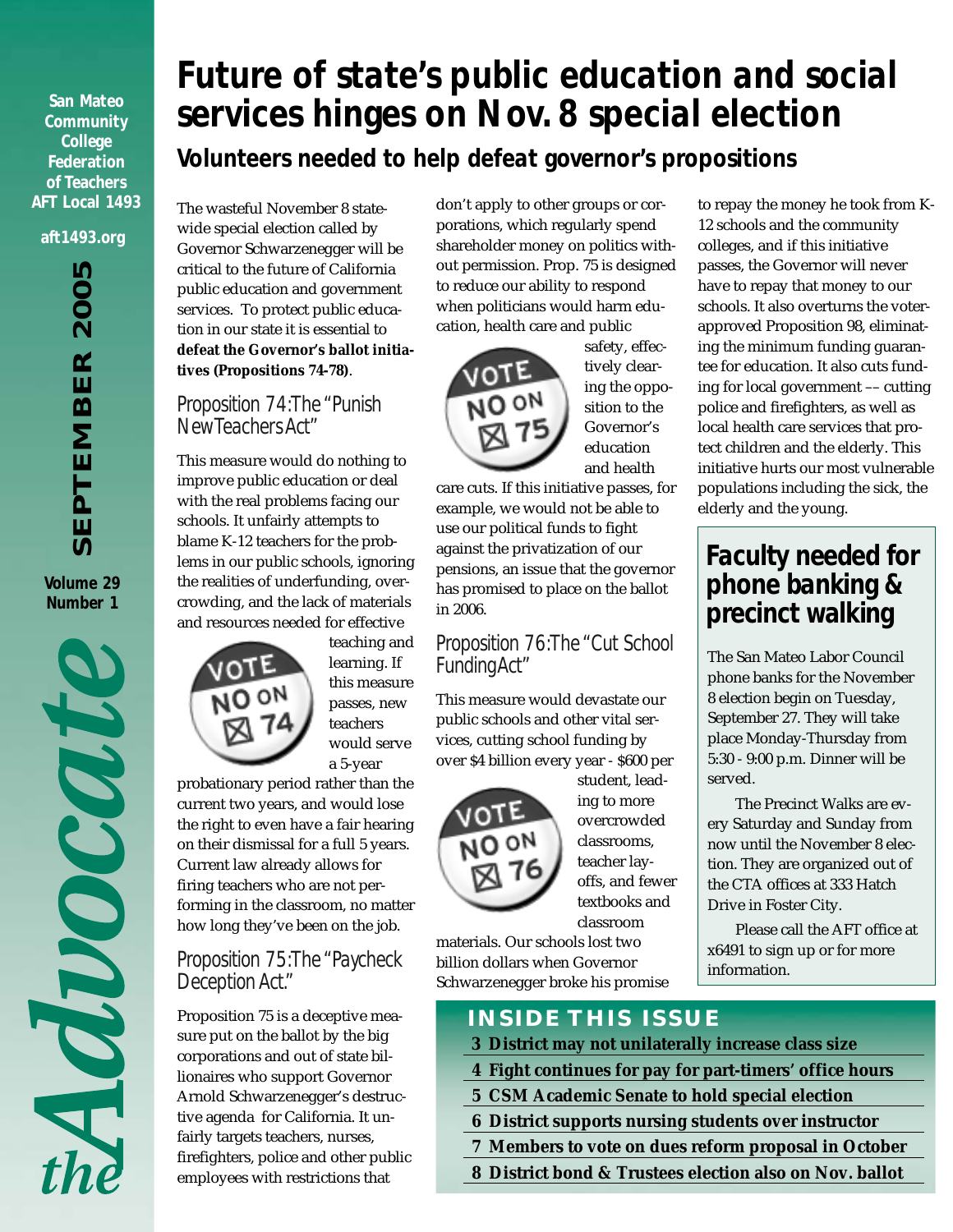**San Mateo Community College Federation of Teachers AFT Local 1493, AFL-CIO** 1700 W. Hillsdale Blvd. San Mateo, CA 94402 (650) 574-6491 aft1493.org

**Editor** Eric Brenner, Skyline, x4177

**Editorial Board** Eric Brenner, Skyline, x4177 Dan Kaplan, x6491

**Co-Presidents** Katharine Harer, Skyline, x4412 Joaquin Rivera, Skyline, x4159

**Vice President** Ernie Rodriguez, CSM, x6640

**Secretary** Kathleen Feinblum, Skyline, x4477

**Treasurer** Dave Danielson, CSM, x6376

#### **Chapter Chairs**

Chip Chandler, Skyline, x4286 Rick Hough, Skyline, x4193 Teeka James, CSM, x6390 Yaping Li, CSM, x6338

#### **Executive Committee Reps.**

Nina Floro, Skyline, x4414 Anne Nicholls, Cañada, x3293 Karen Olesen, Cañada, x3415 John Searle, CSM, x6607 Suzanne Russell, CSM, x6363

**Part-timers Reps.**

Victoria Clinton, Cañada, x3392 Sandi Raeber, CSM, x6665

8. ...

**Chief Grievance Officer** John Kirk, CSM, x6386

**Executive Secretary** Dan Kaplan, x6491 kaplan@smccd.net

### *FROM THE EDITOR'S DESK*

# *Long negotiations end in success; Opposing Governor now priority*

*Since Co-President Katharine Harer is on sabbatical this semester and Co-President Joaquin Rivera is focusing on the November special election and on our Local's contract negotiations, the "Presidents' Perspectives" column will be on hiatus this semester . The following column, written by* Advocate *Editor Eric Brenner, is filling in for the "Presidents' Perspectives".*

*by Eric Brenner,* Advocate *Editor*



Nearly 15,000 teachers, school support staff and others represented by the AFT have been affected by the devastation of Hurricane

Katrina. A special hurricane relief fund has been set up within the AFL-CIO's Union Community Fund (UCF), labor's charity for working families and communities in distress. Donations to the UCF may be made on the AFT website (aft.org) or through our own Local (call x6491.)

We are facing a political hurricane of our own in the form of California's November 8 special election. (See the front page stories.) We all need to talk to everyone we know about the extremely important issues on the ballot that directly affect the future of education and public services in our state. Our faculty is being asked to volunteer for phone banking at the San Mateo Labor Council, beginning September 27. The calls are not just concerning the initiatives on the November ballot, but also to ask people to vote for the Board candidates that AFT is supporting for re-election, and to vote Yes on the District bond. The Labor Council is now doing precinct walking every Saturday and Sunday

morning. Please call the AFT office (x6491) to volunteer your time.

### *Dues reform vote next month*

One more ballot AFT members will be receiving is a special dues reform proposal that the AFT Executive Committee will be asking members to support. Most of our full-time members have not been paying their fare share in dues because of a cap that has limited the amount of our salaries that has been assessed. The new dues structure would remove the cap and simplify the system so that everyone pays at the same rate. A detailed letter will be sent out to all faculty in the next week or so with a full explanation of the proposal; open forums on the dues issue will be held on each campus in mid-October; and ballots will be due soon after that time.

### *This year's raise still to come*

Since we received our retroactive pay increase so late last spring, some faculty might feel like that was our pay raise for *this* year. In fact, the AFT negotiating team will soon be meeting with District negotiators to begin bargaining on our 2005-06 contract re-openers. These include pay and benefits and one other contract item to be selected by AFT. The 2005-06 state budget includes a 4.23 percent COLA, so there should be a reasonable amount of funds to bargain over.

### *Keep your class size in check*

In the last contract settlement, the District finally agreed that any increase in class size must be negotiated with AFT. (See John Kirk's article on page 3.) Any faculty member who has had class sizes unilaterally increased should contact the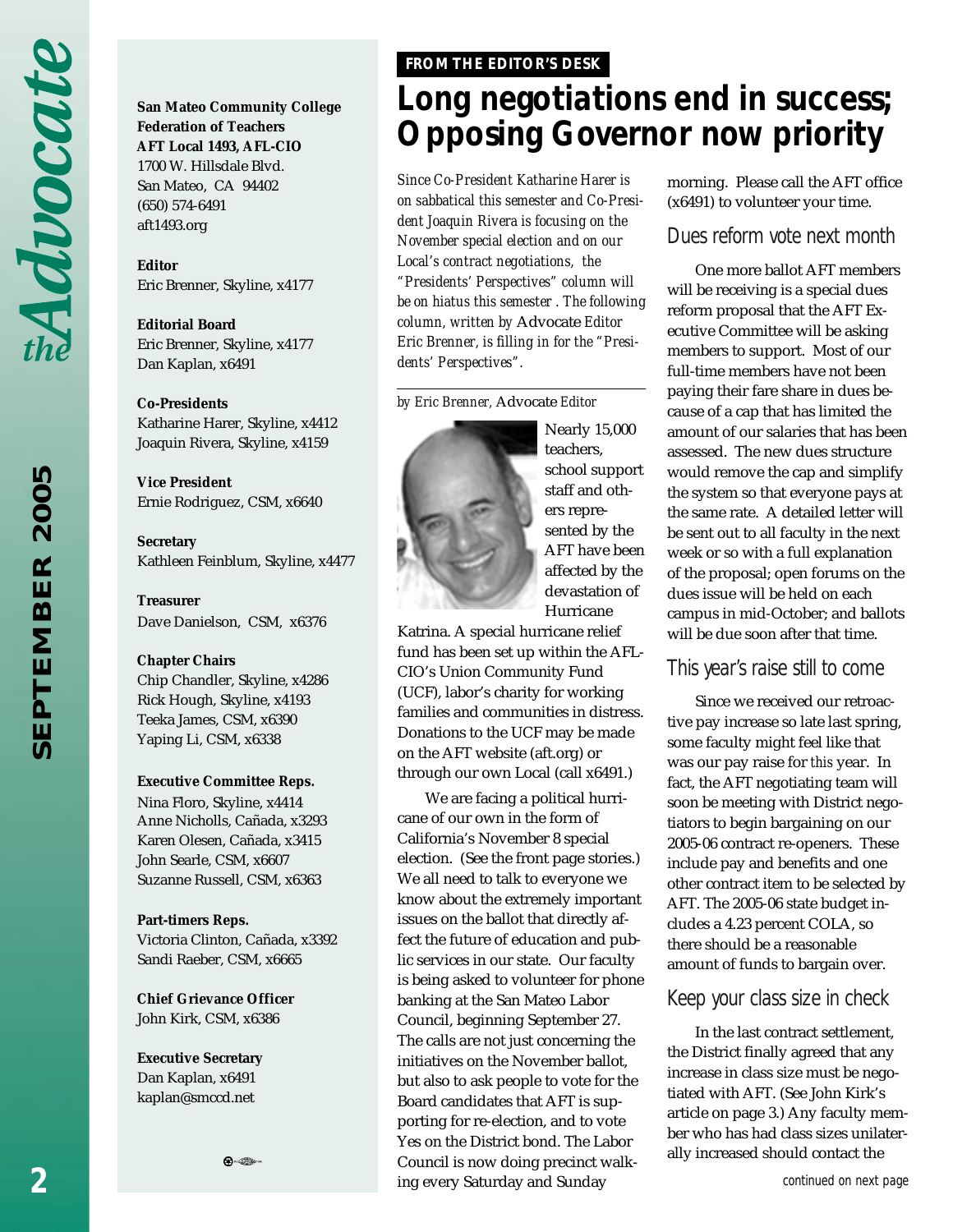Advocate

# *Unfair labor practice charge settled; District cannot unilaterally increase class size*

#### *by John Kirk, AFT 1493 Chief Grievance Officer*

When the union learned that the Cañada administration had unilaterally increased class size in some Math and English classes in the Fall semester 2003, it filed an unfair labor practice charge against the District.

Under the Educational Employment Relations Act, class size is a mandatory subject for collective bargaining (§3543.2). The district cannot unilaterally increase class size without first negotiating with the union.

During the last two years and with the agreement of the Public Employment Relations Board, the issue was informally discussed during negotiations in an attempt to resolve the unfair labor practice

### *From the Editor's desk*

*continued from previous page*

union (x6491.)

### *Check out an AFT meeting*

AFT Local 1493 represents all faculty at our colleges and we'd like encourage any interested faculty members to attend the next AFT membership meeting on your campus to hear about what we're doing and to give us your input.

### *Off to the races Oct.. 14*

On a final fun note, we hope to see many faculty at the October 14<sup>th</sup> Bay Meadows social event that we are co-sponsoring with the Academic Senates. It's a great way for faculty from all three campuses to get together to just enjoy ourselves. Our last Bay Meadows party three years ago was a big hit. Don't miss this one!

#### charge.

Finally in May 2005, a formal settlement was reached. The District agreed that class size is a term and condition of employment subject to collective bargaining and that it will negotiate with AFT Local 1493 on any proposal relative to an increase in class size.

Any faculty member who has had class sizes unilaterally increased should contact the union at x6491.

### **AFT 1493 Calendar**

**Fall 2005 Executive Committee/ General Membership Meetings:**

**October 12 Cañada, Bldg. 3 - Rm.104, 2:15 p.m.**

> **November 9 Skyline, Rm. 5131, 2:15 p.m.**

**December 14 CSM, Bldg. 18 - Rm. 206 2:15 p.m.**

> **Faculty Social at Bay Meadows: Friday, October 14**

**Dues Reform Vote: ballots due by Oct. 28**

### *Advocate* **copy deadlines:**

**Issue 2: October 14 Issue 3: November 18**

### *Reserve your tickets for Bay Meadows social October 14*

The premier faculty social event of the season will be held on Friday evening, Oct. 14, at Bay Meadows Race Track. Faculty members from all three colleges will be getting together to relax and socialize at the event, which is being co-sponsored by the AFT and Academic Senates. The ticket will include parking, entry fee, program, dinner in Club House and taxes and gratuity. The ticket cost for non-faculty guests will be \$24.00 while faculty will receive a significantly reduced rate. There are limited tickets, so please contact your AFT campus reps--Teeka James (x6390), or Yaping Li (x6338) at CSM, Rick Hough (x4193) or Chip Chandler (x4286) at Skyline, Anne Nichols (x3293) or Karen Olesen (x3415) at Cañada--to reserve your tickets as soon as possible.

### **Events**

**Students and Educators to Stop the War West Coast Fall Conference**

Saturday, November 19, Manual Arts High School Los Angeles 8:00 a.m. - 5:30 p.m. More information available at: www.StopTheWarConference.org/

**Diane LeBow**, former AFT 1493 President and Cañada professor emirita will be speaking on her experiences with Afghan women at an event called "Joining Our Voices: Writers Read Out for Women's Rights" on Thursday evening, Sept. 22, 6:30-8:30 at the 1st Unitarian Universalist Center of San Francisco, 1187 Franklin at Geary. All proceeds go to the Global Fund for Women. Admission: \$15 minimum donation. For RSVPs (suggested) and more information, contact event host Nancy Frank at 415-377-3045 or NCoopFrank@aol.com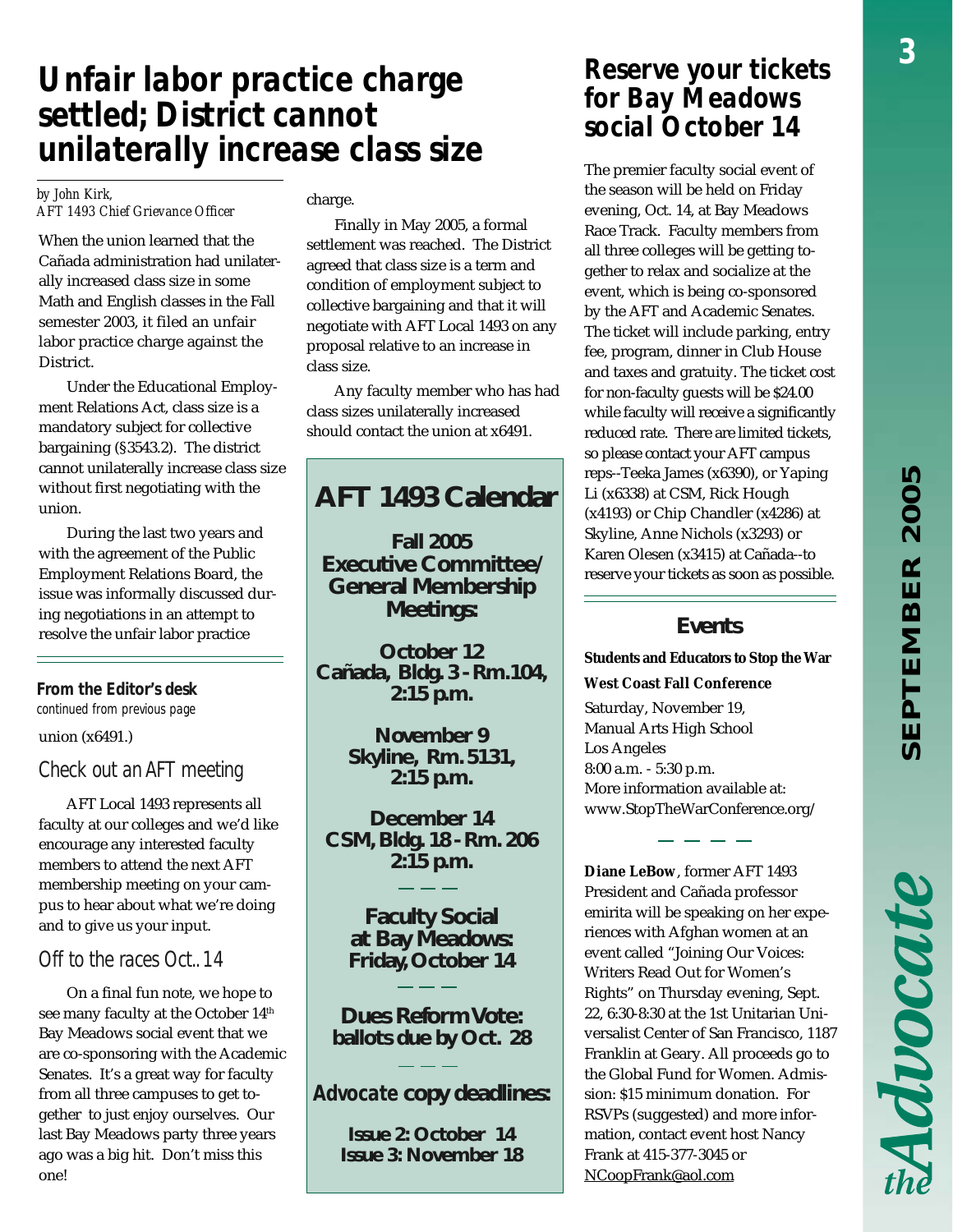# *Part-timers still not being paid for office hours: The fight for fair treatment continues*

*by Susan Cox, CSM*



As an adjunct History Instructor in my ninth year of teaching, and in my sixth year at the College of San Mateo, I am continually amazed and angry with the ongoing struggle concerning the unpaid office hours of part-time

instructors in this District. Although we are constantly told that, in fact, we are paid indirectly for our office hours, I fail to see any compensation on my paychecks. It appears that the efforts made by many District faculty members (full-time as well as part-time) and Union representatives in pleading our case for paid office hours have fallen on deaf ears. I believe that this disregard for the value and dedication of adjunct faculty and the necessity of paid office hours will result in very dangerous repercussions, not only in this District, but other districts as well.

### **"Burn-out" factor**

The repercussions I am referring to are the excellent, dedicated adjunct faculty members who leave the District, or the profession altogether, because of lack of benefits, low wages, unpaid office hours, unpredictable class assignments from semester to semester, lack of involvement in department issues or decisions, and this overall "disregard" for their tireless efforts as freeway fliers. (And I'm fortunate to have a caring Dean who tries his best to accommodate my schedule juggling at three colleges.) But I know the "burn out" feeling all too well because I'm in it. The only thing that has kept me, up to this point, in the classroom, is my insatiable love and passion for history, which I share with my students , and the satisfaction I get when I see their newfound excitement and appreciation for the subject. However, the greatest frustration is having to close those doors on my students because I cannot provide them with more of my time, i.e., office hours.

When I was hired in this District six years ago, I was told that it was not mandatory that I hold office hours and that the decision to do so was mine. However, I find that it is virtually impossible not to hold office hours for my students if I am to be an effective and involved instructor. I do not believe in mediocrity or doing half a job. If I am not giving my absolute best effort on the job, I will walk away. It's that simple. And when my students are frustrated

because there is not enough time to discuss further issues with me or to ask questions concerning a lecture, exam, or book, then I am not giving them my best effort. I have to cut them off. This really bothers me. But what bothers me most is that the District doesn't understand, or so it appears, the necessity of office hours for the students.

### **Office hours are essential for students**

There are a variety of reasons for the office visits for my students. Some are excited about some historical topic discussed in class and have a story to share with me or want to know more about it. Others want clarification on a subject matter, additional information, instructions on how to read the textbooks or how to acquire good note-taking skills. I do not have the office time for them. Some students need help on preparing for an exam or explanation on why they did not do well on an exam, on researching historical topics, understanding historical controversies, or asking help in study skills. I do not have the office time for them. I have many ESL students who are struggling with the language and need extra help in understanding my lectures and the textbooks. I find it rather odd that the colleges pride themselves in the ethnic and cultural diversity of their students, but do not support the additional time necessary to provide them with the help they need to succeed in college. Most foreign students are not familiar with United States History and need some background information and explanations to grasp the controversial issues. I do not have the office time for them. Other students do not even know how to write or construct an essay or are very rusty upon returning to college after twenty or more years. These students will not succeed in college without additional help from their instructors. I do not have the office time for them. After all, there is only so much time that I am willing to work for free. Even I have my limits.

### **Part-time faculty must be valued**

How many people do you know who are willing to work for free? Imagine going to see your doctor and it is discovered that you have a health problem. But he/she does not have the office time to sit and talk with you about this problem or help you to improve your condition. Suppose your attorney finds a problem in a business contract or real estate transaction but does not have the office time to sit and discuss the solutions with you? The result: "Sorry, I'm only a part-time physician/attorney, and I don't get paid for office hours so I guess you will have to resolve the problems on your own." Good luck. Need I say more? There are limits to dedication especially when *continued on next page*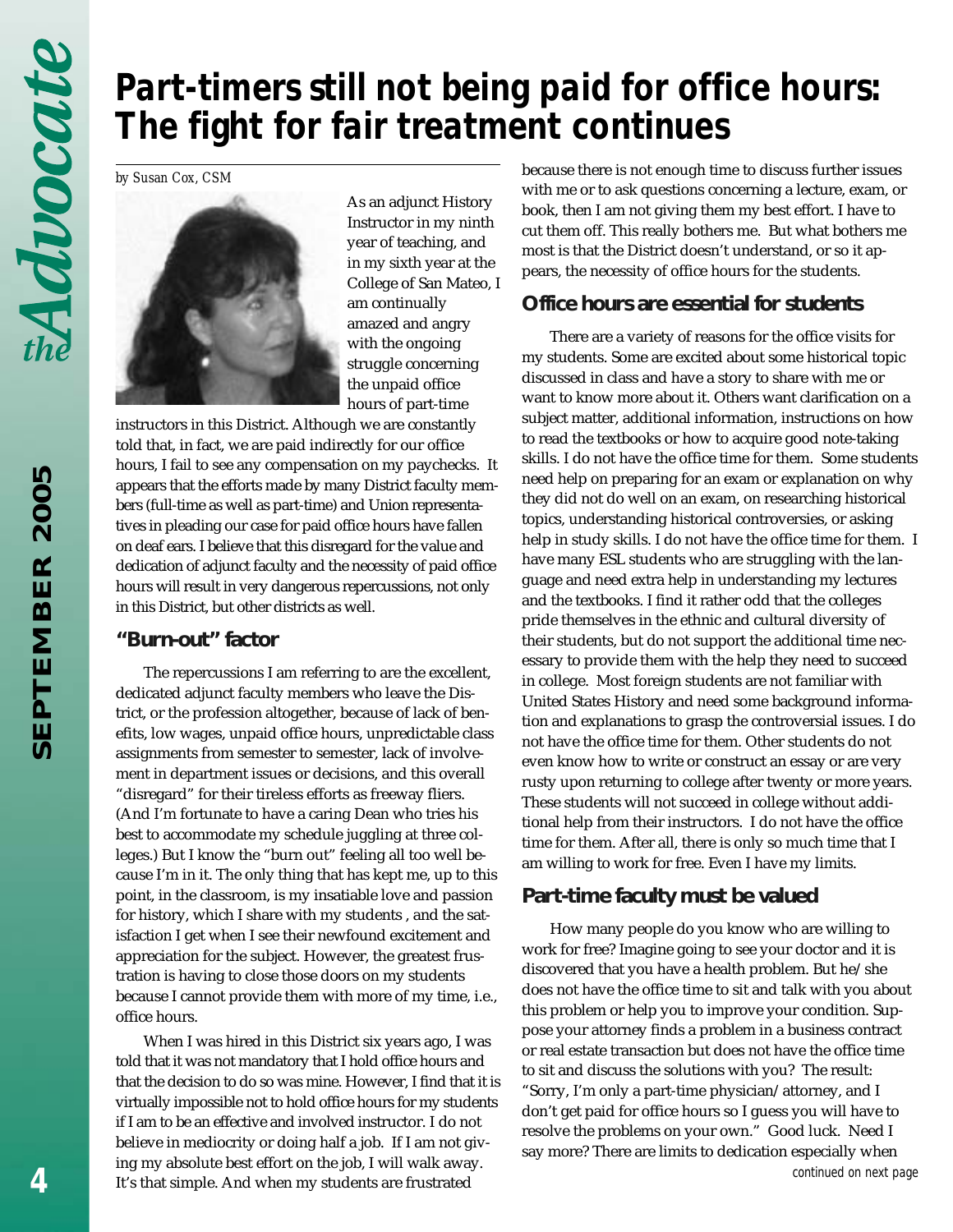## *CSM ACADEMIC SENATE REPORT Campus Equity Week to Raise Issues of Part-time Faculty and Quality Education*

*by Tom Diskin, CSM Academic Senate Past President* From October 31 through November 4, 2005, AFT Local 1493 will be organizing activities at our District colleges as part of a week of coordinated action on campuses across the United States, Canada and Mexico to focus attention on issues of fairness and quality of education. Campus Equity Week – held every other year since 2001 and designed to educate our campus communities, the public and policymakers – will promote local organizing and encourage part-time faculty participation and activism. The fact that our District does not pay part-time faculty for office hours (see article on previous page) is likely to be highlighted during the week. We are inviting anyone interested in promoting fairness for parttime faculty to contact AFT 1493 (x6491) to help plan activities or to volunteer to help.



*Part-timers: the invisible faculty*

### *Part-timers still need to be paid for office hours*

*continued from previous page*

you are struggling to earn a living.

I have recently discovered the limits of my dedication, and it scares me. I do not want to be in neutral as a History Instructor. I do not want to be apathetic or indifferent in or out of the classroom. I am too passionate about the subject and its importance to our country today. But recently, I am beginning to feel those emotions that I have seen in other instructors and that I have always dreaded...the "burn out"

# *CSM Academic Senate to Hold Special Election*



The CSM Academic Senate will be holding a special election for the offices of President and Vice President this Fall. This election is necessary due to the fact that both the President and Vice-President, both elected to office last Spring, are unable to assume their positions. The newly elected President, Martha Tilmann, was recently

named Dean of the Technology Division at CSM, and Tim Karas, Vice President, left CSM to assume his new duties as Director of Library Services at Mission College. Congratulations to Martha and Tim in their new positions!

This unusual situation has left the CSM Academic Senate in the position of being without a President or Vice President. At the August 23 meeting of the Governing Council, it was decided that the first order of business is to update the By-Laws to provide for this type of situation so there is documentation and a procedure to follow in the future. In addition, the immediate past President, Tom Diskin, stepped forward and was voted in as Acting President. That term will remain in effect until a new President and Vice President is elected.

At the September 13 meeting of the Governing Council, nominations were opened and accepted for the offices of President and Vice President. Nominations can still be made by contacting Rick Ambrose at x6475. Nominations will be accepted up to the September 27th Governing Council meeting. Shortly after that meeting, ballots will be sent out to the faculty and the election will take place during the week of October 11.

All meetings of the CSM Academic Senate are open to the college community and in particular faculty members are invited to attend.

or "I don't care, they don't pay me enough" attitude from putting so much effort into your work and receiving little or no pay for it. And then there's always the ever-present "disregard" from the District. If I find myself in that apathetic mode, that is when I will leave the classroom for good. And, as always, it is the students who are shortchanged, not just the instructors. I cringe when I am forced to acknowledge the reality that the colleges don't really value dynamic, effective, and devoted instructors in the classroom, just ones that fill classroom teaching needs and continue with the status quo. I hope this can change.

Advocate

*5*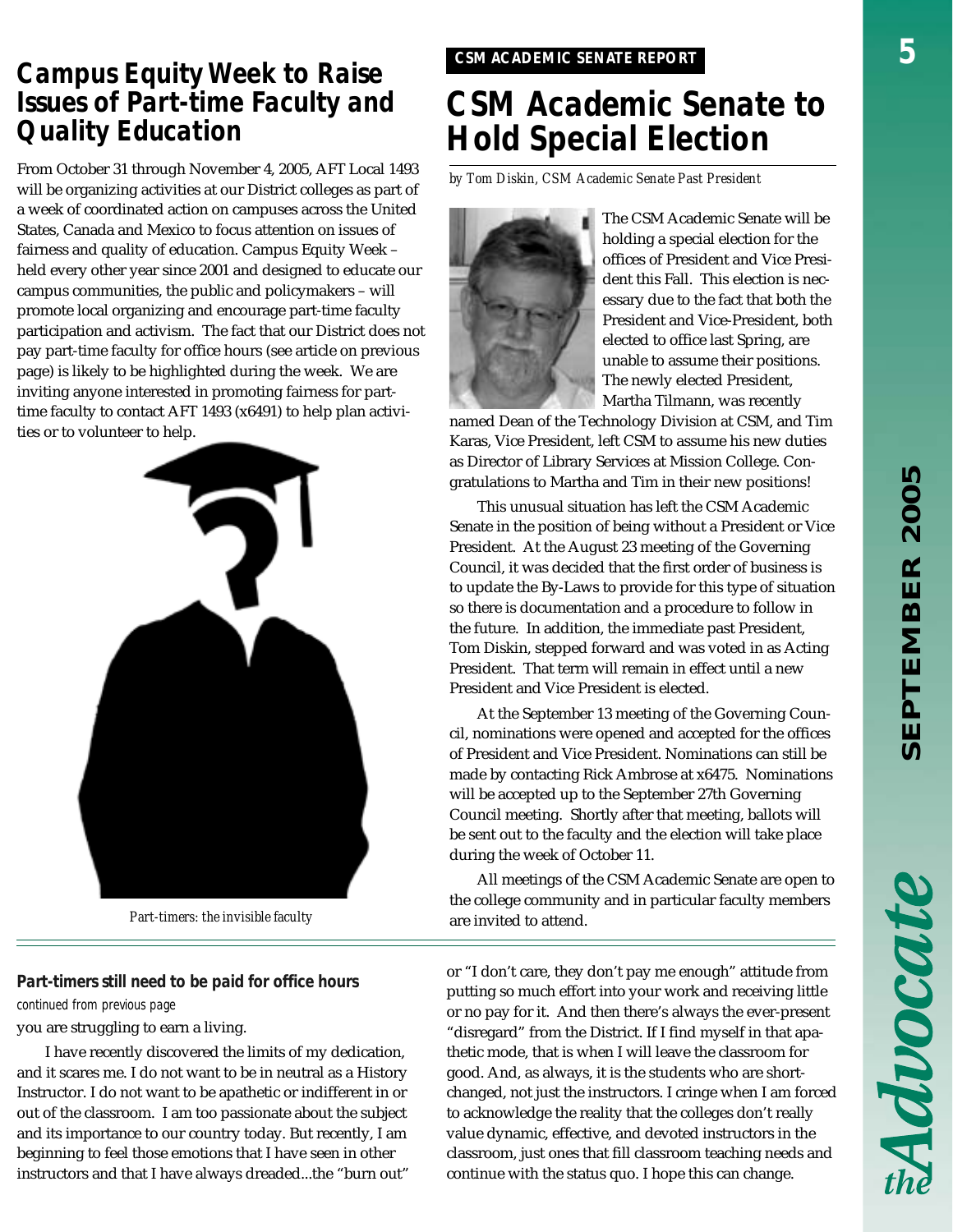### *GRIEVANCE REPORT*

# *District supports failing students rather than instructor and undermines CSM nursing program*

#### *by John Kirk, AFT 1493 Chief Grievance Officer*

This past spring semester two nursing students failed one of their clinical classes. The reasons for receiving the failing grade were gross negligence and failure to follow standard nursing procedures. The instructor had fully documented the students' work and their shortcomings.

According to college policy, students who fail a nursing class must wait for two semesters before they can petition to re-enroll in the nursing program.

*Student Handbook, Guidelines for Clinical Evaluation:*

 *"11. A student who has a "No Pass" evaluation as a final clinical grade will not be eligible to progress to the next semester."*

### **Students file complaint against instructor**

Instead, these two students decided to file a complaint against the instructor. Without requesting to see the instructor's documentation of the gross negligence of the students, the CSM administration allowed the students to continue into the next course in direct violation of the long-standing college policy.

At this point the union intervened and informed the administration that they should rescind the order allowing the students to continue in the next nursing course and remove the students from the program. By allowing the failed students to continue into the next clinical phase of the program, the administration put the entire Nursing program in jeopardy and put nursing instructors in serious legal danger. The following is a legal opinion from the Attorney General's office:

*"You have asked if a registered nurse employed as an instructor in an accredited school is subject to possible disciplinary action by the Board (of Registered Nursing) who, forced by her employer, takes back a previously failed student into the clinical phase of the curriculum, knowing that the student poses a threat to the health and safety of the patients she cares for due to her proven inability to perform nursing services.*

*Conclusion: Such a registered nurse may be subject to possible disciplinary action for unprofessional conduct or for gross negligence."*

These two students were initially allowed by the CSM administration to continue their clinical course in one of the county's hospitals. Our college administration allowed ineligible students to actually provide direct nursing care to real, live patients. The hospital was not told that these students had failed out of the program. The liability implications for the hospital, the college and the district are horrendous. When the hospital administration found out that the college was allowing unprepared students to care for patients in their hospital, they immediately told the college to remove the students.

### **District investigates instructor**

Meanwhile, the district administration conducted an investigation of the nursing instructor who had failed the two students. The students had filed a complaint alleging that the instructor created a hostile learning environment, that the instructor had treated the failed students differently than other students and as a result the students were denied an equal opportunity to demonstrate their skills, ability and knowledge.

The District administrators in charge of the investigation—Paula Anderson and Harry Joel—interviewed the two students. During those interviews, the two students suggested that the investigators also talk to a specific list of other nursing students—some of whom were not even in the class with the two students. The investigators then interviewed the instructor.

### **District interviews other students, but not other instructors in program**

The instructor provided the administrators with detailed notes on each of the students. She explained that she had kept all the other instructors in the clinical group and the lead teacher informed of the poor performance of the two students as the eight week course progressed. Nursing students take a theory class and then are divided into smaller Clinical classes. The lead teacher for the class is the theory instructor, but the clinical instructors keep in close contact with the lead instructor and have joint meetings with the other clinical instructors. The instructor asked the district investigators to interview the lead teacher and the other clinical instructors. They did not call in the lead teacher. They did not interview the doctors and nurses at the hospital who would have had first hand knowledge of the students. They only interviewed the students and the other students whose names had been put forth by the two students. The investigators said that the student stories were very similar (a conspiracy of students?).

When the "investigation" was completed, the instructor was informed by letter and in person that *continued on next page*

*6*

Advocate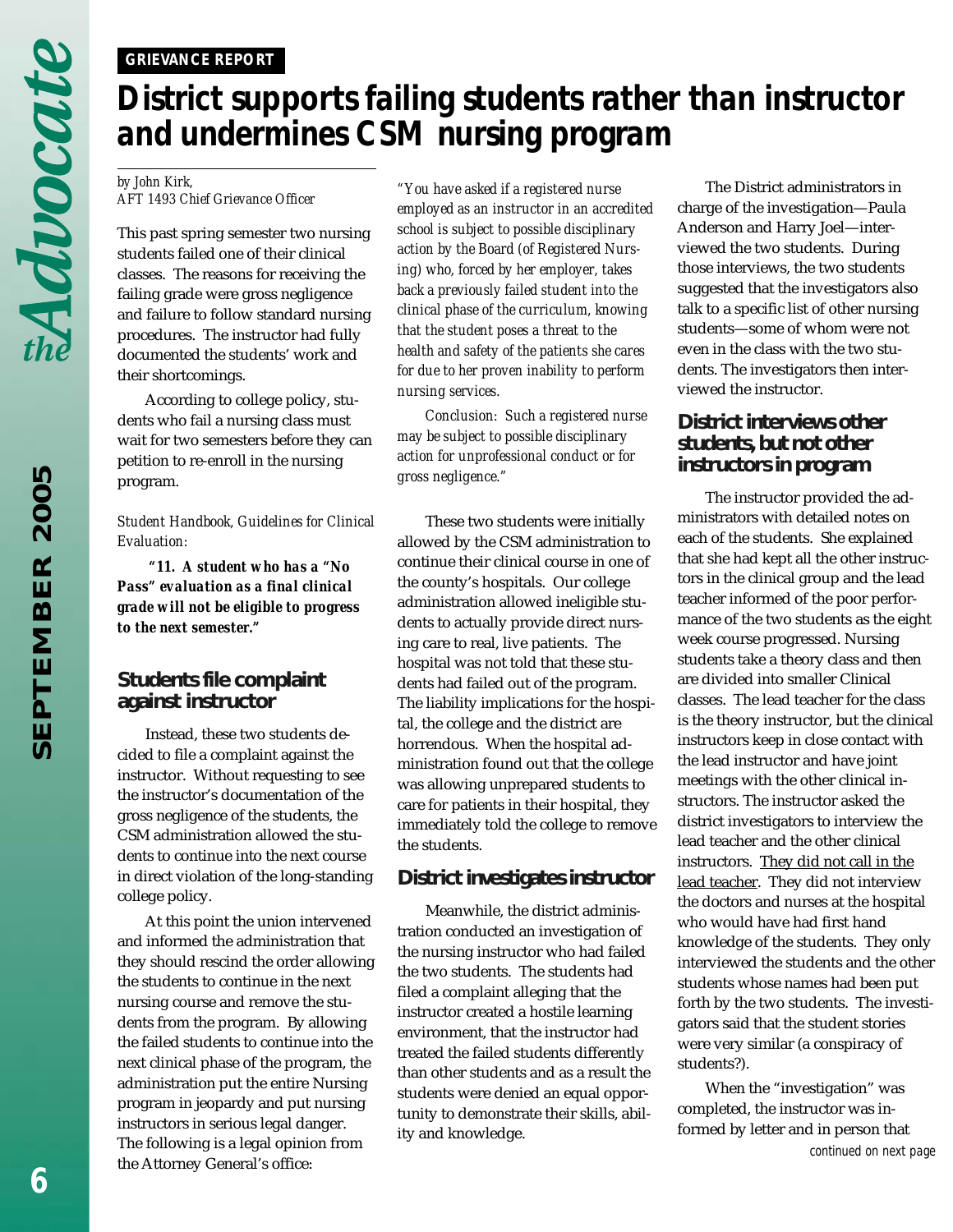### *District undermines nursing instructor & program*

*continued from previous page*

"all documentation supports your decision to issue a grade of 'no pass' to the two students. I find the grade of 'no pass' to be fairly awarded."

### **Investigators find student had "traumatic stress reaction"**

Then the bombshell landed. The investigators concluded that one of the students had suffered a "traumatic stress reaction" to the instructor and was therefore unable to perform her nursing duties up to passing standards. If, in fact, the student did suffer such a reaction, it was not from the defective teaching strategy employed by the instructor, but rather from the thoroughly documented incompetence of the student. This sophisticated medical diagnosis was made by a district administrator who then admonished the instructor to "take advantage of professional development opportunities to improve and expand upon your knowledge of pedagogy for adult learners."

The instructor appealed the decision of the investigator. The district administration completely ignored her appeal.

A local newspaper reporter wrote a story about this case and it was published in the *San Mateo Daily Journal* on August 4, 2005 under the headline, "Nursing Program under fire."

### **Instructor not offered class, union files grievance**

The instructor was not offered a class for the fall semester, while a number of less senior instructors were offered classes. The union filed a grievance on behalf of the instructor.

The CSM administration with the cooperation of District administrators set up a special summer program for the two nursing students who had flunked out the program.

Classes were set up only for the

two students. Instructors were hired to teach the classes. The courses set up violated curriculum rules, e.g. students were allowed to listen to tape recordings of lectures, the theory portion of the course was separated from the clinical portion in violation of state regulation **§1426(d): Theory and clinical practice shall concurrent…**,and the students were taking the classes before they had registered**.** They were allowed to enroll in one course before they completed the preresquite course. The students' grades were then changed from an F to a passing grade.

### **State Nursing Board receives complaint against District**

A complaint against the District has been presented to the State Board of Registered Nursing requesting that the two students not be allowed to take the state licensing exam because of the violations of college rules and state board of nursing rules and regulations.

The college administration claims that everything they have done has been approved by the Board of Registered Nursing (BRN) although they have nothing in writing to prove their claim. The BRN is apparently conducting an investigation of these issues.

The administration has been informed by the union that any retaliation against individuals who have raised these issues of malfeasance would be a violation of §87164(b) of the State Education code:

*§87164 A person who intentionally engages in acts of reprisal, retaliation, threats, coercion, or similar accts against an employee…for having made a protected disclosure is subject to a fine not to exceed ten thousand dollars and imprisonment in the county jail for a period not to exceed one year.*

We will publish an update of this situation in the next *Advocate*.

### *Dues reform proposal to be voted on by AFT 1493 membership*

*Proposal letter from Executive Committee to be sent out soon*

As has been discussed in previous issues of the *Advocate*, our Local is facing an unsustainable financial situation that has been primarily caused by a dues structure that is seriously outdated and inequitable. To directly address our Local's financial problems, AFT 1493's Executive Committee is about to present a proposal to the membership to reform our dues structure in order to make it sustainable, simplified and truly equitable for the present time and for the foreseeable future. The basic proposal is to change the dues rate for full-time faculty to a simple 1.2% of salary, which is what part-time faculty already pay. The current system for full-timers—1% of salaries up to \$50,000, plus pass-through assessments from the CFT and AFT—is confusing, untenable and unfair.

Because of a *dues cap*, dues have not been assessed on any salary earned over \$50,000 which has meant that our more senior faculty have not paid an equitable share of dues for many years, while our newer faculty and part-timers have been paying at a higher rate.

In comparing our dues to other AFT community college locals around the state, we have found that our dues rate is one of the lowest in the state.

If supported by the membership, the new dues structure will set a uniform rate for all faculty, eliminate the cap and the pass-through assessment, and freeze the dues rate for full-timers and part-timers at 1.2% of their gross income.

A detailed letter will be sent out to all faculty in the next week or so with a full explanation of the proposal; open forums on the dues issue will be held on each campus in mid-October; and ballots will be due soon after that time. Advocate